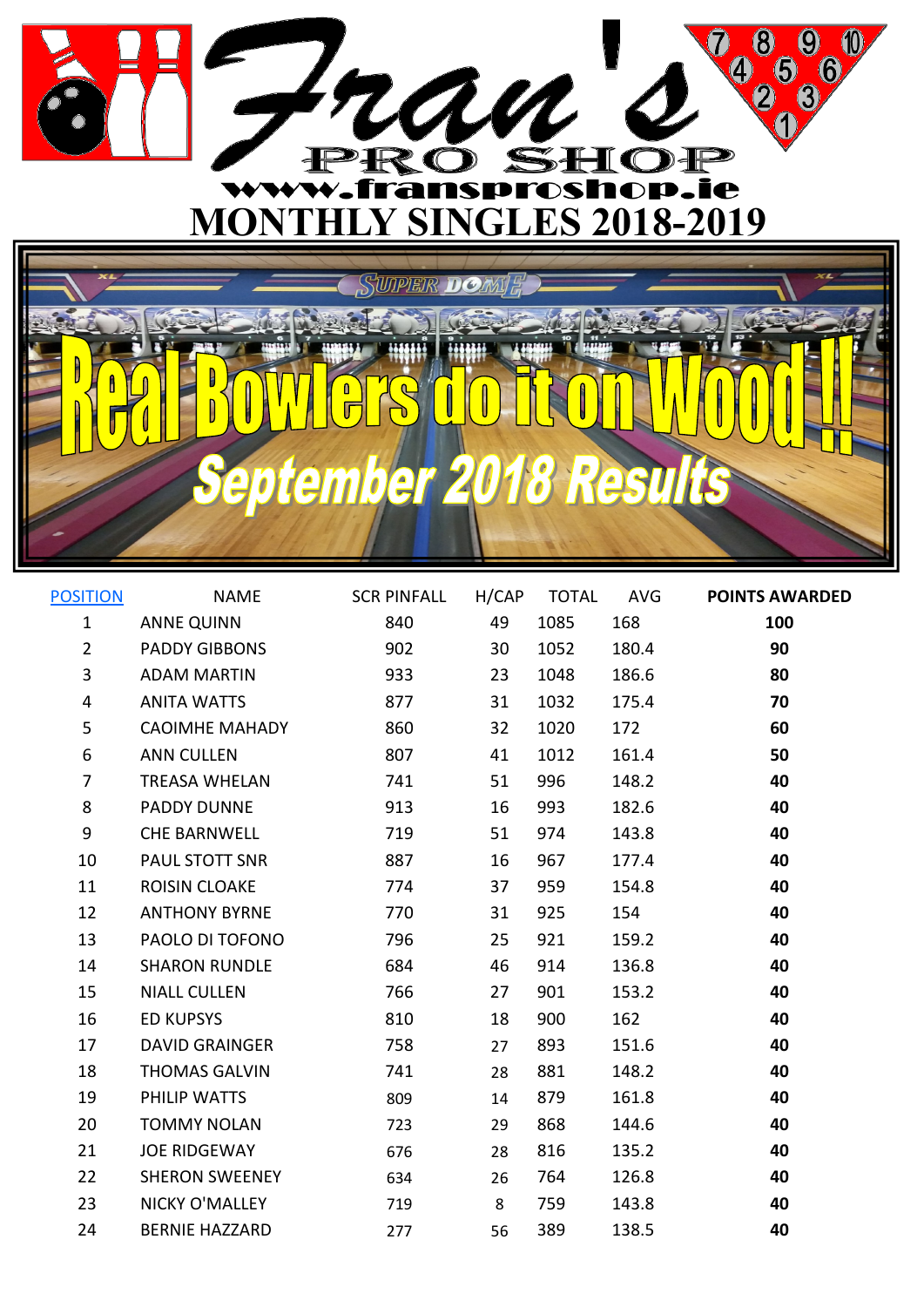## FINAL TOP 4 BOWLERS

| <b>ROUND 1</b>                      |  |  |  |  |  |
|-------------------------------------|--|--|--|--|--|
| <b>Paddy Gibbons</b> vs Adam Martin |  |  |  |  |  |
| $207$ WINNER !!<br>194              |  |  |  |  |  |
| <b>Anne Quinn</b> vs Anita Watts    |  |  |  |  |  |
| 193<br>234<br><b>WINNER!!</b>       |  |  |  |  |  |

|                                     | <b>ROUND 2 FINAL</b> |     |         |  |
|-------------------------------------|----------------------|-----|---------|--|
| <b>Anita Watts vs Paddy Gibbons</b> |                      |     |         |  |
|                                     |                      | 231 | WINNER! |  |

1st : Paddy Gibbons 2nd : Anita Watts 3rd : Adam Martin 4th : Anne Quinn

## **Congratulations to all prize winners !!**